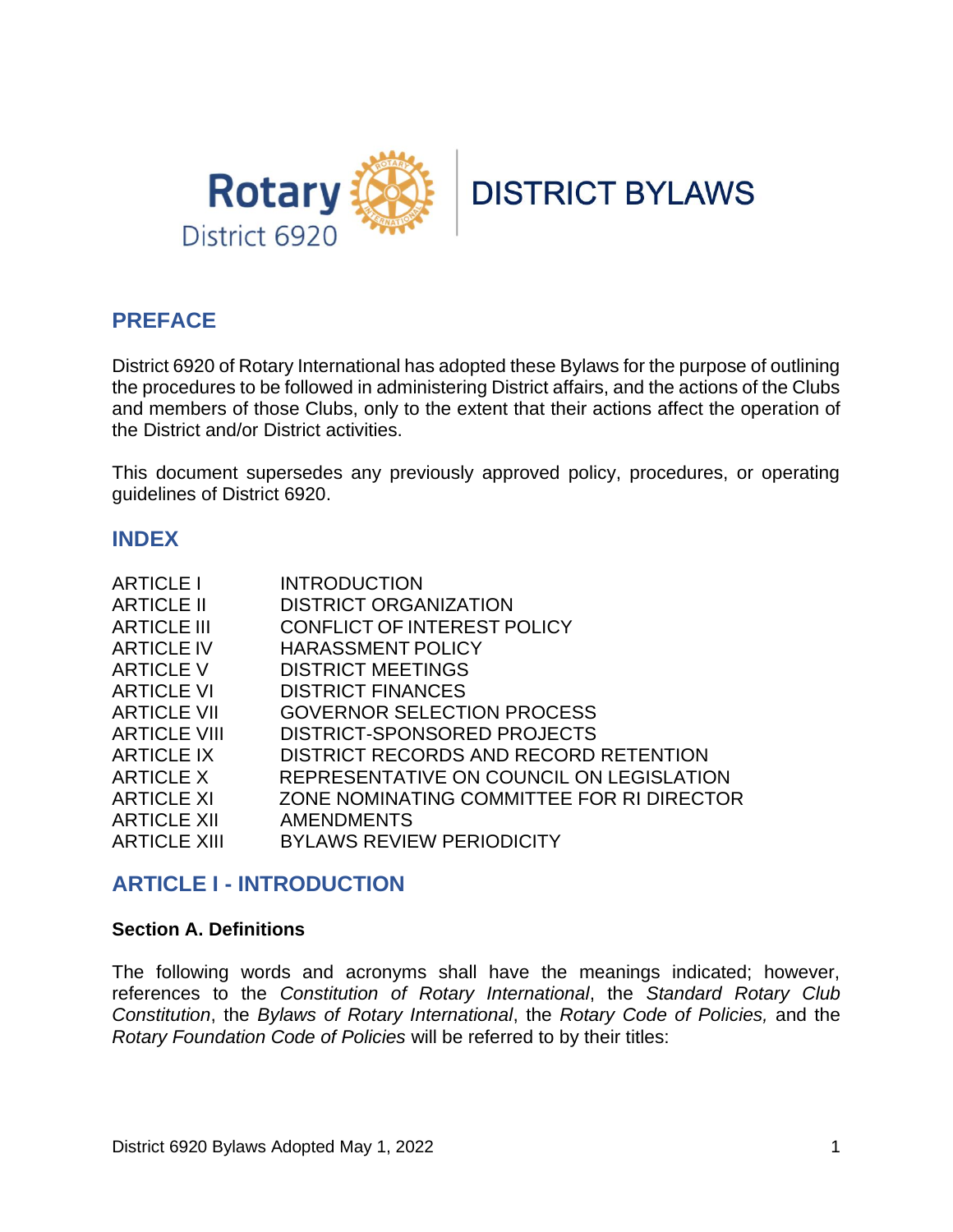| AG              | <b>Assistant Governor</b>                                |
|-----------------|----------------------------------------------------------|
| Club            | A Rotary Club in the District                            |
| <b>COL</b>      | Council on Legislation                                   |
| <b>COG</b>      | <b>College of Governors</b>                              |
| <b>DACdb</b>    | <b>District and Club Database</b>                        |
| <b>District</b> | District 6920 of Rotary International                    |
| <b>DDF</b>      | <b>District Designated Funds</b>                         |
| <b>DELT</b>     | District Executive Leadership Team                       |
| <b>DES</b>      | <b>District Executive Secretary</b>                      |
| <b>DRFC</b>     | <b>District Rotary Foundation Chair</b>                  |
| DG              | <b>District Governor</b>                                 |
| <b>DGE</b>      | <b>District Governor Elect</b>                           |
| <b>DGN</b>      | <b>District Governor Nominee</b>                         |
| DGN-D           | <b>District Governor Nominee Designate</b>               |
| DTR.            | <b>District Trainer</b>                                  |
| <b>GSC</b>      | <b>Governor Selection Committee</b>                      |
| <b>IPDG</b>     | <b>Immediate Past District Governor</b>                  |
| Member          | A member, other than honorary member, of a Rotary Club   |
| <b>PDG</b>      | <b>Past District Governor</b>                            |
| <b>PETS</b>     | Presidents Elect Training Seminar                        |
| RI.             | Rotary International                                     |
| RI MOP          | Rotary International Manual of Procedure                 |
| <b>TRF</b>      | The Rotary Foundation                                    |
| Year            | Period beginning July 1 and ending the following June 30 |

## **Section B. Purpose**

The purpose of the District is to strengthen and support the Clubs by helping the Clubs advance the Object of Rotary.

## **Section C. Legal Status**

The district shall operate as a non-profit, non-stock corporation under RI's 501(c)(4) group tax exemption and Georgia's laws.

## **Section D. Territory and Governance**

**Subsection 1:** The District is a geographical area in which Rotary Clubs are combined for RI administrative purposes. RI may change these boundaries at any time.

**Subsection 2:** The District shall adhere to the *RI Manual; Constitution of Rotary International*; the *Bylaws of Rotary International*; and the Standard *Rotary International Club Constitution;* the rules and regulations promulgated thereunder by the RI Board of Directors and the Trustees of the Rotary Foundation, including the *Rotary Code of Policies*; *Rotary Foundation Code of Policies*; and these Bylaws.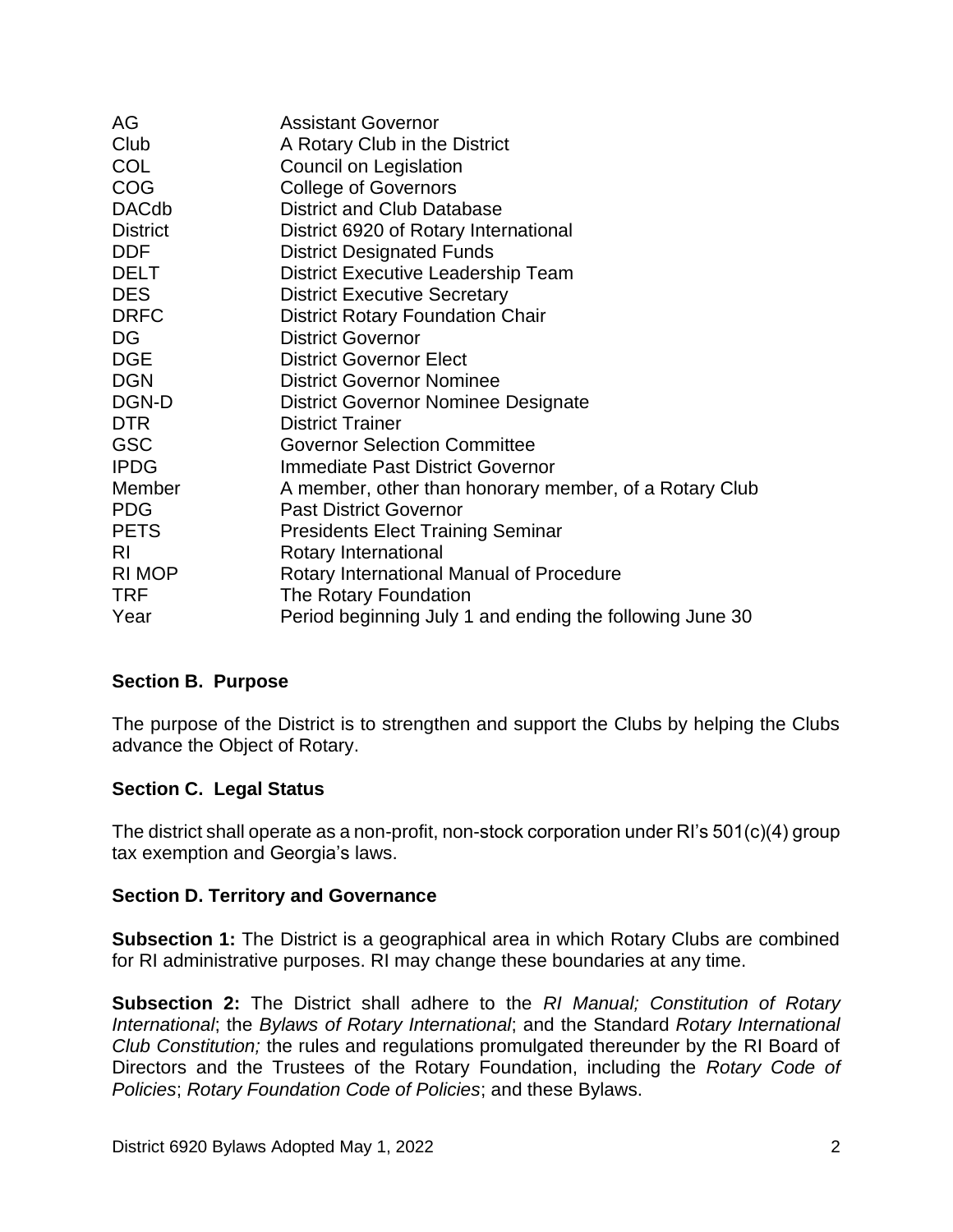If there is a conflict between these Bylaws and the *Constitution of Rotary International*; the *Bylaws of Rotary International*; the *Rotary Code of Policies*; and/or the *Rotary Foundation Code of Policies*, the latter documents shall take precedence.

# **ARTICLE II - DISTRICT ORGANIZATION**

## **Section A. District Executive Leadership Team**

The District Executive Leadership Team (DELT) shall serve as the governing body that oversees the business and affairs of the District and is comprised of IPDG, DG, DGE, DGN, and DGND. The District Treasurer, Executive Secretary, District Rotary Foundation Chair may serve as non-voting members. These Rotarians serve as the executive board for District 6920 and work collectively to manage the District's affairs. The chair of the DELT is the DG, who establishes its agenda and meeting calendar.

## **Section B. District Advisory Board of Directors**

The District Advisory Board of Directors (Advisory Board) shall serve as the administrative body formed for the purpose of continuity and communication between District leadership. The Advisory Board acts in an advisory capacity to the District Governor. Meetings of the Advisory Board shall be to be held at least twice throughout the Rotary Year for the purpose of discussing District goals and progress.

The District Governor shall serve as the Chair of the Advisory Board. The District Governor Elect shall serve as Vice Chair. The Board is selected by the sitting District Governor and correlates with the current year's District Leadership team.

## **Section C. District Leadership Plan**

Every RI District is required to have a District Leadership Plan (Plan) for the purpose of strengthening Rotary at the District and Club levels. This District has adopted a Plan to conform to RI requirements under the *Rotary Code of Policies*.

The DG shall make appointments to the positions required by the Plan from members of the Clubs. Under the Plan, some appointments may be for more than one year, and in those cases, the DG shall not make those appointments without consulting with the DGE, DGN, and DGND whose years are impacted. While this consultation and coordination is important to District leader continuity, the ultimate decision rests with the DG.

By March 1 of the calendar year in which he or she will take office as DG, the DGE, with advice and counsel of the DGN, shall: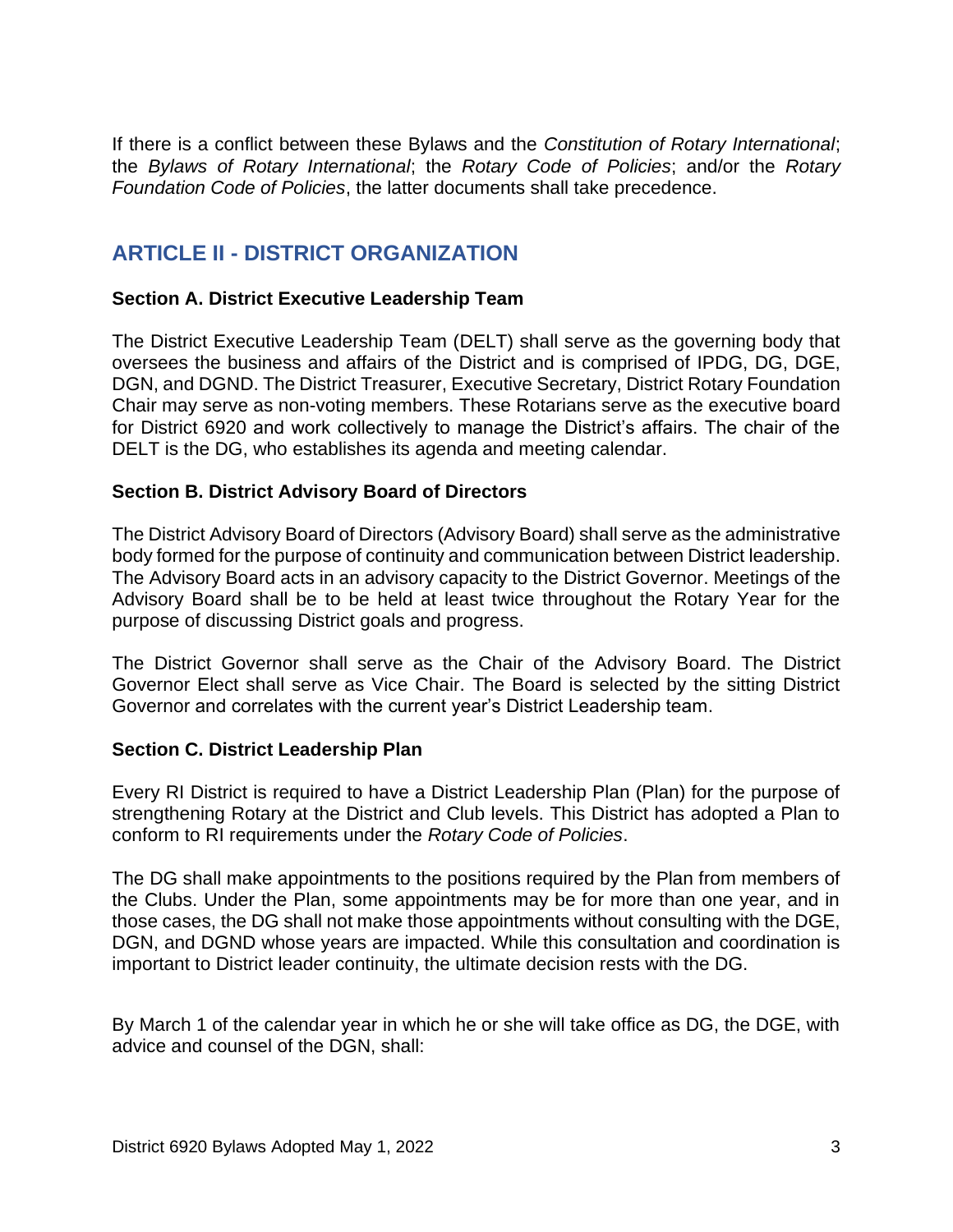- a) Assign the Clubs to areas, taking into consideration the number of clubs and their geographical proximity; and
- b) Appoint an AG for each of the areas designated.

## **Section D. Areas**

Each Club in the District shall be assigned to one (1) of fifteen (15) areas (numbers 1 to 15). The DGE for the 2021-22 Year, and the DGE every three (3) years thereafter, shall designate regions that are reasonably constituted according to active member counts of contiguous Clubs, such that the 15 areas shall be approximately equal in active member counts. The basis for these counts shall be Club membership identified in the RI Semi-Annual Report (SAR). The DGE shall consider the SAR for July 1 at the start of his/her term as DGE. The regional assignments shall be completed by November 30, to become effective on the next July 1, and to be in effect for three (3) years. The DELT reserves the right to redesignate earlier than three (3) years as the District's membership grows or declines.

## **Section E. District Governor**

The administration of Clubs in the District is under the direct leadership of the DG. As RI's officer in the District, the DG is charged with furthering the Object of Rotary by providing leadership and supervision of the Clubs in the District. The DG shall ensure continuity within the District by working with past, current, and incoming District leaders to foster effective Clubs. Specific duties and responsibilities of the DG are outlined in the *Bylaws of Rotary International*.

The DG is the sole person with authority to obligate the District and sign contracts on its behalf. The DG may delegate this responsibility, but such authority must be done in writing and must identify the scope of the authority being delegated. For annual District Conference obligations extending beyond the current year by one or two years, the DG should grant signature authority to the DGE and DGN, respectively.

## **Section F. District Governor Elect**

The DGE shall be responsible for chairing the Strategic Planning Committee and any other committees, as designated by the DG.

The DGE may make appointments to positions and committees; create positions and committees as may be necessary or desirable; and set the number of members to serve on a committee or subcommittee as needed to conduct the business of the District. All assignments and appointments shall become effective on July 1. DGE appointed committee chairs may begin to plan activities that begin on July 1 only after consultation with the current DG.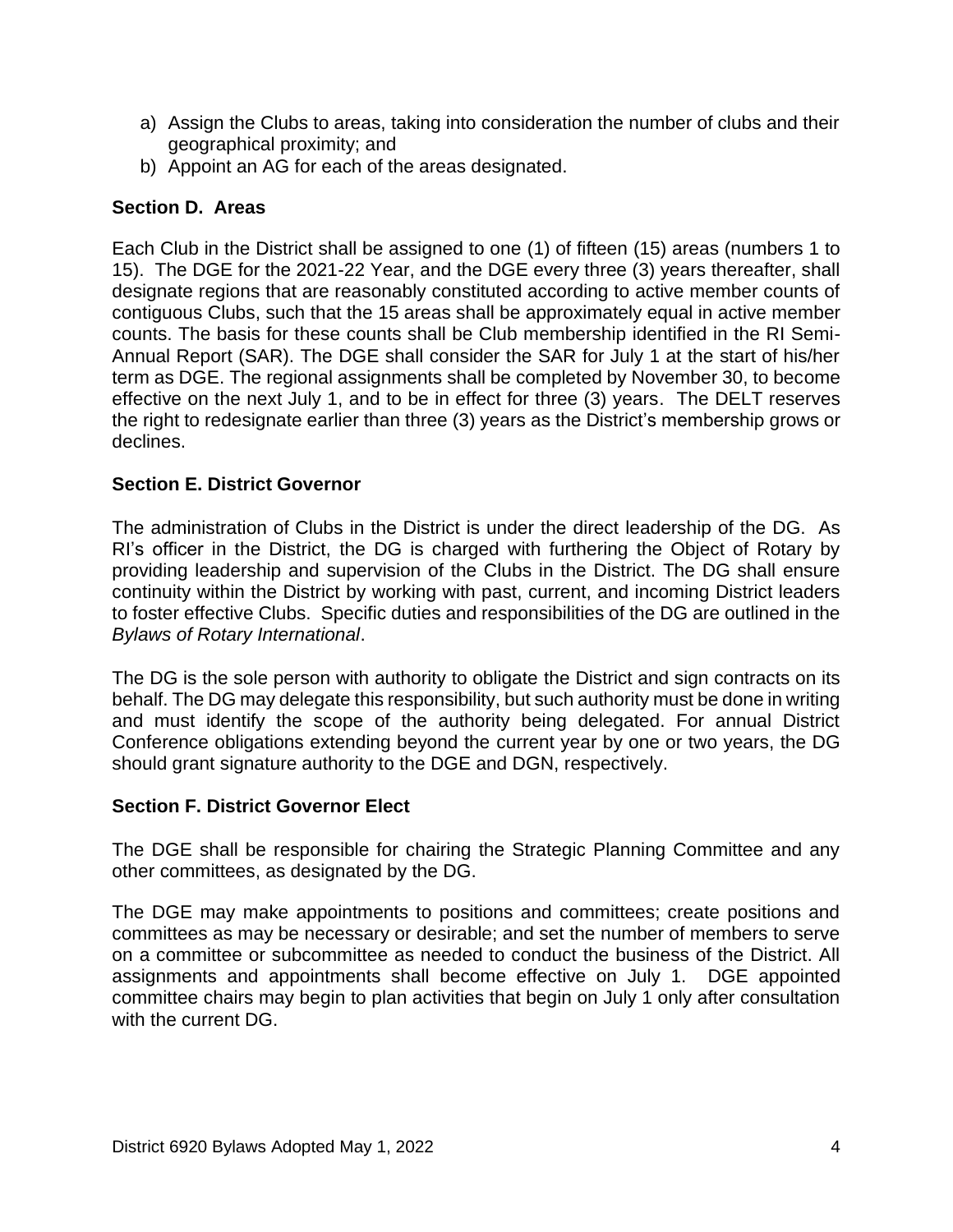## **Section G. District Governor Nominee**

The DGN shall be responsible for developing and maintaining any displays for promoting the District at Zone and other related RI functions, and for any other committees, as designated by the DG. The DGN shall function as the Recording Secretary for all meetings of the DELT and provide the DELT minutes in advance of the next meeting of the DELT for approval.

## **Section H. District Governor Nominee Designate**

The DGND shall become DGN on July 1 of the Year following when he or she was selected.

Once the name of the DGND is officially announced, the DGND shall learn the operations of the District and be a voting member of the DELT. The DGND shall undertake assignments as directed by the DG and attend all required RI training programs.

## **Section I. District Executive Secretary**

The District Governor shall appoint a District Executive Secretary to assist the DG, DGE, and DGN in administering the affairs of the District. Duties and responsibilities may vary depending upon the needs of the DG.

## **Section J. District Treasurer**

**Subsection 1**: The DG shall appoint a member of a Club to be District Treasurer to serve for their year as Governor. The primary duty of the District Treasurer is to safeguard the financial assets of the District and account for disbursement of the same. At District expense, the District Treasurer, and any other financial account signatories, shall be bonded in an amount to be determined by the DG and DGE. There should be, at all times, two signatories on each account.

**Subsection 2**: The District Treasurer's duties shall also include, but not be limited to: (a) accounting for the receipts of the District, and making payments promptly as directed by the DG; (b) the issuance, no less frequently than monthly, of a profit and loss statement compared with budget; (c) preparing and issuing by July 31, a balance sheet, profit and loss statement, and general ledger for the Rotary Year just ended; (d) overseeing the annual filing of all state and federal returns and reports; and (e) transferring signature control over any and all accounts on behalf of the District to his or her successor by no later than July 5 of the new Rotary year.

**Subsection 3:** The District Treasurer shall have the primary signatory authority for all checks on District accounts. In the absence of the District Treasurer, checks shall be signed by the Assistant District Treasurer.

**Subsection 4:** The District Treasurer shall support and provide all necessary records for the preparation of an annual review.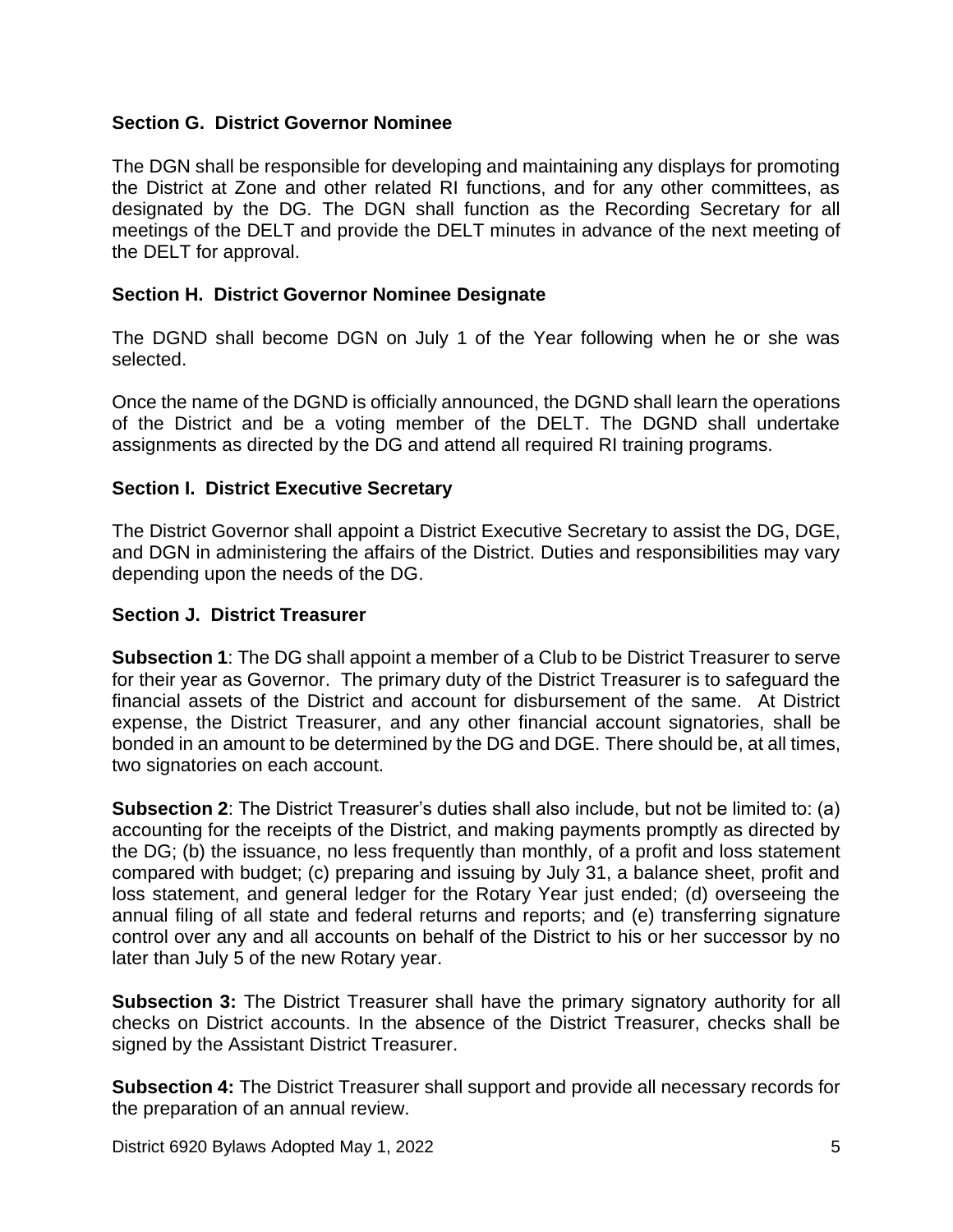## **Section K. Aide to RI President and/or President's Representative**

The Aide to the RI President and/or the RI President's Representative shall be a PDG, appointed by the DGE to serve in the upcoming year, to assist when such individuals are visiting the District. The Aide shall serve as host and assist the President or President's Representative in whatever respect may be required for the prompt and complete conduct of his or her business within the District.

## **Section L. College of Governors**

An advisory council of PDGs, also known as the College of Governors (COG), including those who may have served in other Districts and who are members of Rotary Clubs in District 6920 shall be formed. Duties of the COG include a). selecting a District 6920 Council on Legislation Representative, b). selecting the district 6920 Peach State PETS Executive Representative, c). act as an advisory council that the DG may call upon for advice and assistance.

The authority and/or responsibility of the DG shall in no way be impaired or impeded by the advice or actions of the COG. The IPDG shall serve as chairperson for the upcoming Rotary Year. The COG shall meet at least once each Rotary Year.

## **Section M. District Legal Advisor**

The DG shall appoint a Rotarian to serve as District Legal Advisor, who shall provide *pro bono* counsel to assist the DG in assessing and responding to any potentially adverse actions, reviewing all district contracts, and providing general legal counsel. In the event the District needs legal assistance beyond the scope of pro bono council the DELT may hire legal representation. The District Legal Advisor shall not speak as an officer of Rotary; only the DG has this authority. The District Legal Advisor shall also be available to render advice and counsel to the DELT on Rotary matters.

## **Section N. Vice Governor**

A Vice Governor, who has agreed to serve, shall relieve the DG in the event the DG is temporarily or permanently unable to perform the DG's duties. The disability determination shall be made by the RI President.

Per the *RI Manual of Procedures*, the GSC may select a PDG, proposed by the DGE, to be Vice Governor, who shall serve during the year following selection. If the GSC makes no selection, the DGE may select a PDG to be Vice Governor. (Reference *Bylaws of Rotary International*). The Vice Governor shall serve until the DG is able to resume his/her duties.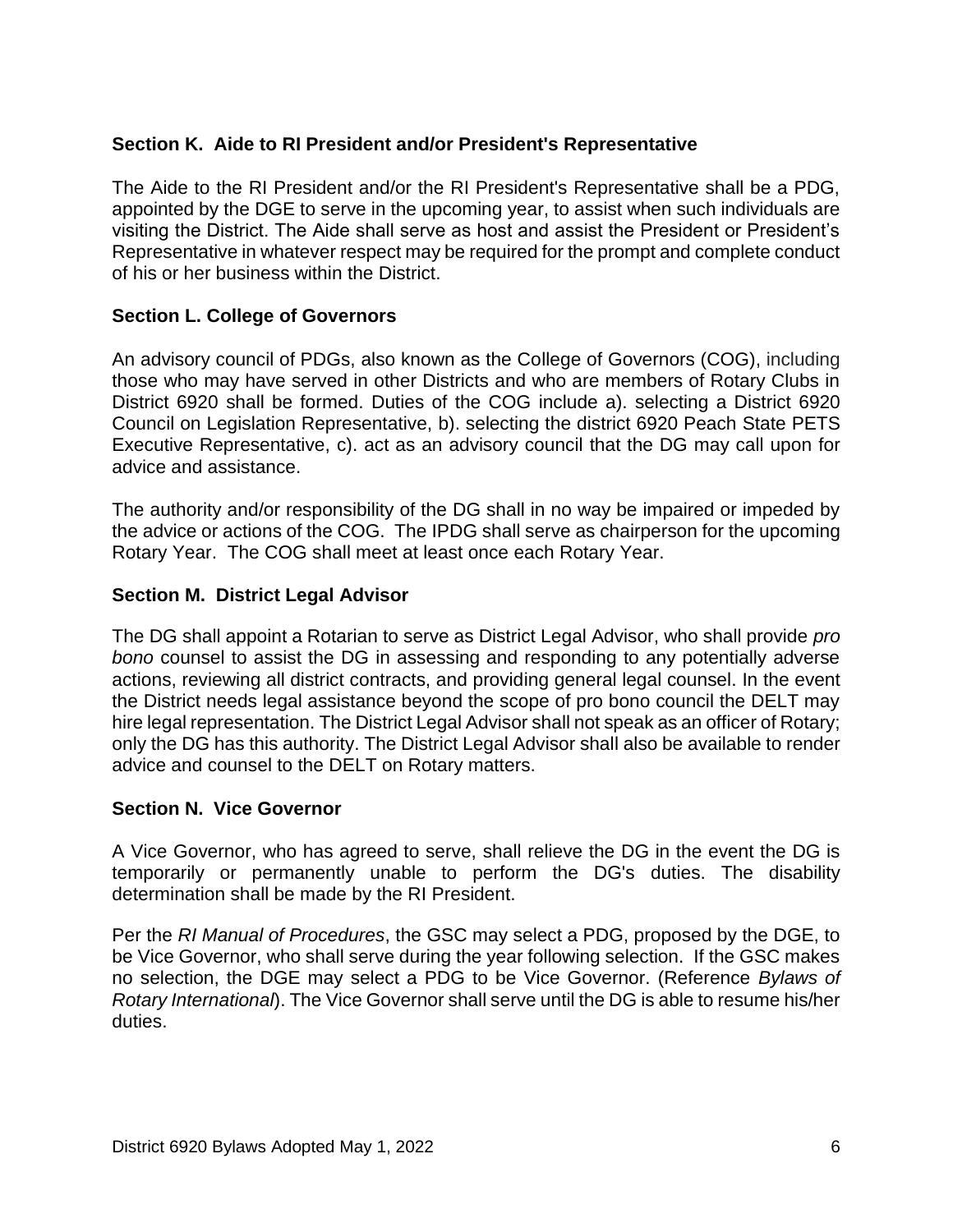## **Section O. Assistant Governors**

AGs are appointed by the DGE to motivate and support a group of designated clubs to thrive. Only past Club Presidents residing in District 6920 are eligible to be AGs.

## **Section P. Committees**

District committees shall operate to assist the DG in carrying out the goals of the District. The District shall have the following five (5) standing committees, as required by *Rotary Code of Policies*:

- 1. Membership
- 2. Public Image
- 3. Finance
- 4. Training
- 5. Rotary Foundation

In addition, the District may adopt other committees including;

- 6. District Conference,
- 7. RI Convention Promotion
- 8. Extension and New Clubs
- 9. Strategic Planning Committee

A description of these standing committees and their responsibilities should be set forth in the District's Policies and Procedures Manual. *Ad hoc* and special committees may be appointed as needed by the DG.

The DGE shall be responsible for appointing committee chairs and committee members and for conducting planning meetings prior to the start of his or her year as DG. Standing committee chairs should be selected by the DGE and reported to RI by December 31 in the year before taking office on July 1. The DG and DGE shall work together to ensure continuity of leadership and succession planning.

Each committee shall transact business as delegated to it by these bylaws, *Rotary Code of Policies*, *Rotary Foundation Code of Policies,* and the DG. Committees shall not take action on behalf of the District until such proposed action is reported to and approved by the DG or the DELT.

Using commonly accepted parliamentary procedures, each committee chair shall be responsible for holding periodic committee meetings; overseeing the activities of the committee; ensuring that committee actions are recorded in meeting minutes; and reporting the status of activities of the committee to the DG on a regular basis. Committee meeting minutes shall be posted in DACdb under District Files.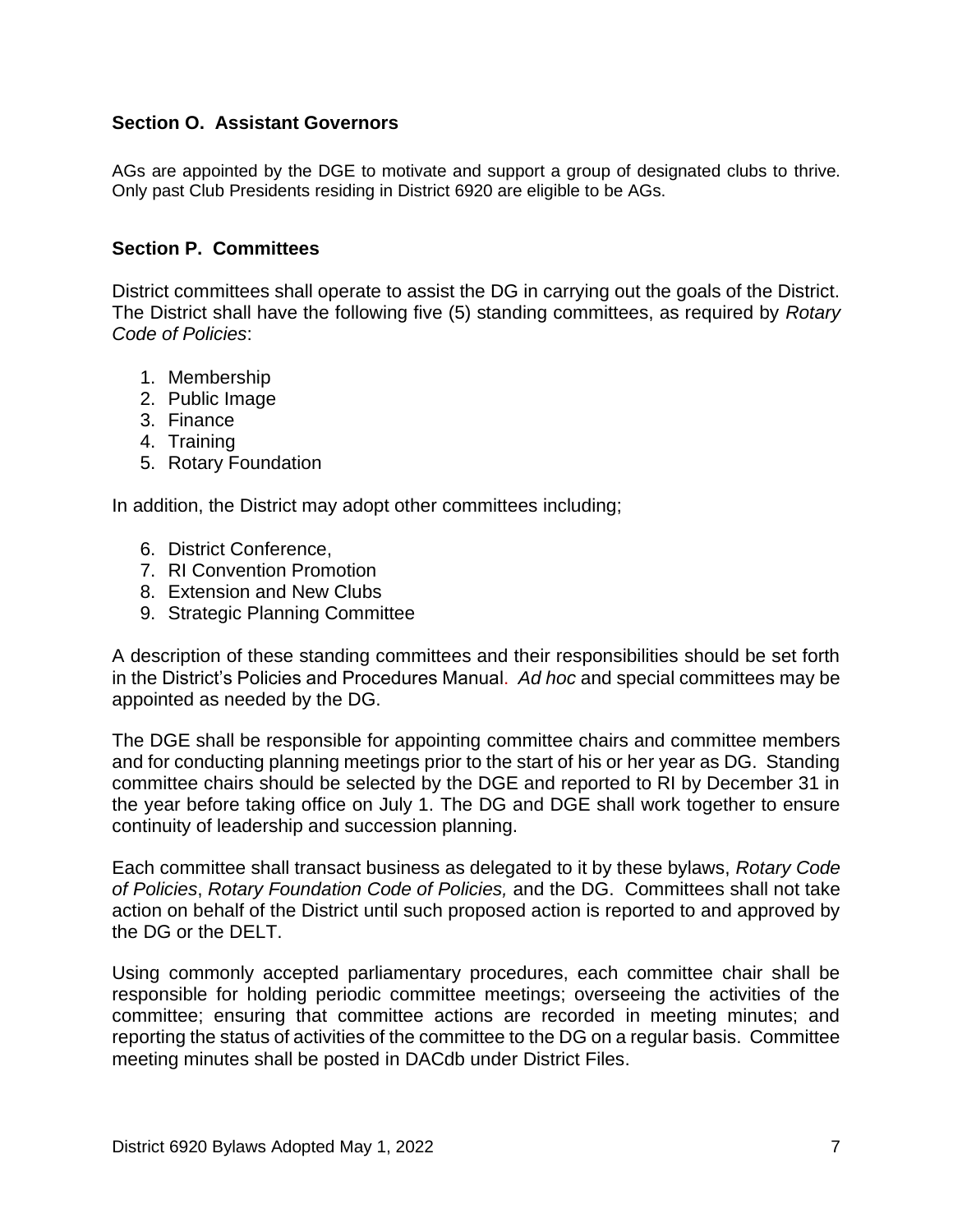The DG shall be an *ex officio* member of all committees and shall have all the privileges of membership thereon; however, the DG shall not serve as a committee chair. Committee chairs and members should participate in District training meetings. Committee chairs and members serve at the discretion of the DG.

# **ARTICLE III -- CONFLICT OF INTEREST POLICY**

The district shall adopt a conflict-of-interest policy that is consistent with *Rotary Code of Policies,* to cover members of the District Leadership Team, the District Staff, members of the District Finance and Grants Committees, and others with significant decisionmaking authority with respect to financial or other resources of the District (collectively, the "Interested Parties"). Each Interested Party shall sign the conflict-of-interest policy statement annually, at the beginning of each Year, and for each subsequent Year he or she remains an Interested Party.

# **ARTICLE IV -- HARASSMENT POLICY**

**Section A.** Rotary is committed to maintaining an environment that is free of harassment. Harassment is broadly defined as any conduct, verbal or physical, that denigrates, insults, or offends a person or group based on any characteristic (age, ethnicity, race, color, abilities, religion, socioeconomic status, culture, sex, sexual orientations, or gender identity).

All members and individuals attending or participating in Rotary meetings, events or activities should expect an environment free of harassment and shall help maintain an environment that promotes safety, courtesy, dignity, and respect to all. Adults who work with youth are subject to policies outlined in Rotary's *Code of Policies*.

The district shall adopt and maintain a harassment policy that is consistent with Rotary's *Code of Policies.*

All allegations of criminal activity should be referred to appropriate local law enforcement authorities.

**Section B.** The district shall promptly address allegations of harassment and shall not retaliate against those making the allegation.

Allegations of harassment at Rotary events or activities shall be reviewed by the DG, or a committee appointed by the DG for this purpose, and responded to within a reasonable timeframe, typically one month. If the DG is the alleged offender, the IPDG (or most recent PDG), directly or by appointment of a committee for this purpose, shall review and respond to the allegation. The Rotary International General Secretary shall be informed within two weeks of any allegations of harassment by DG, DGE, DGN. The review and/or investigation shall be dependent on the circumstances including the severity and pervasiveness of the behavior. Concerns that allegations of harassment were not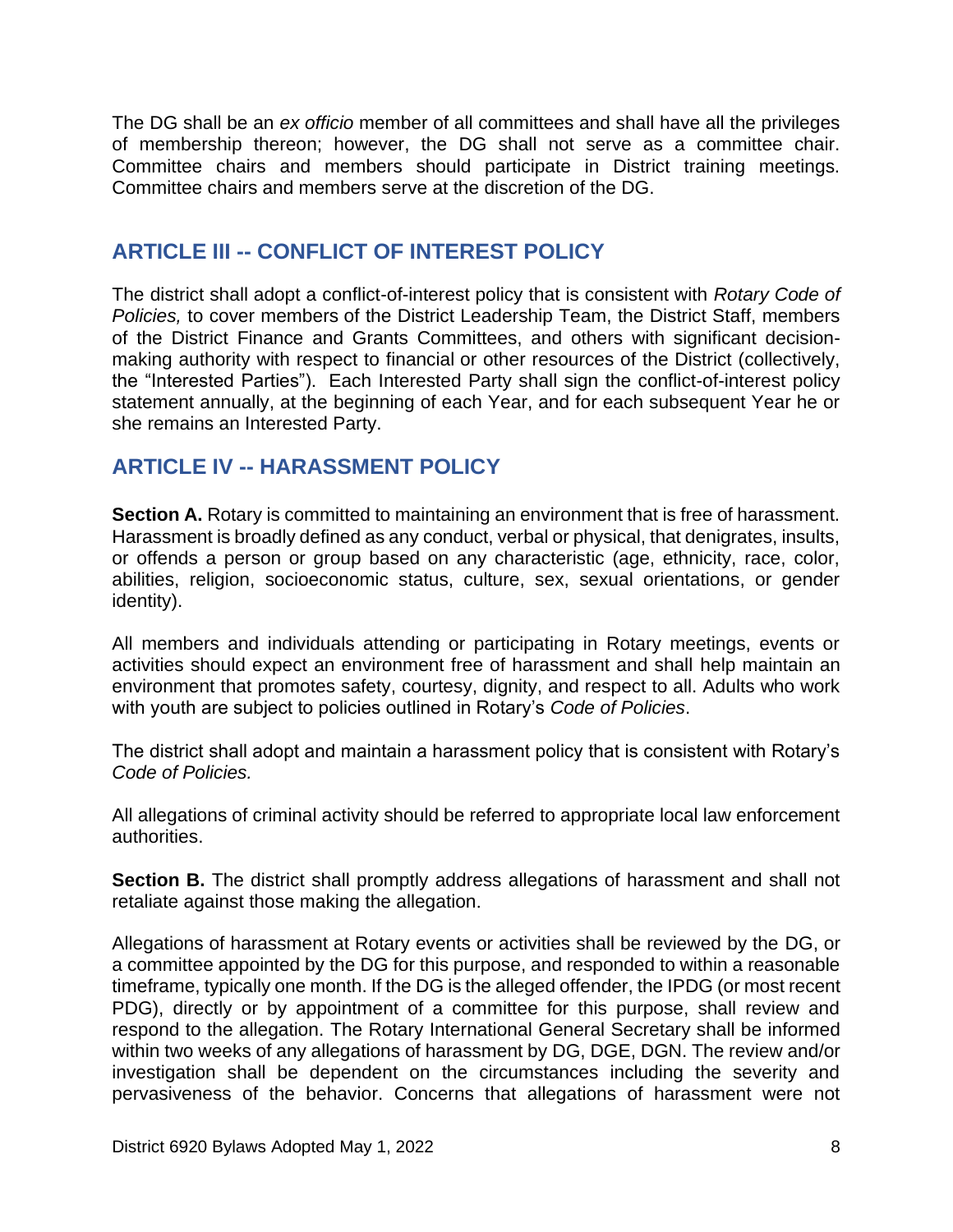adequately addressed by the district, may be referred with appropriate documentation to the RI director.

**Section C.** District leaders, including DG, AG's and Committee Chairs are encouraged to work with their clubs to create a harassment-free environment. District leaders should also work with their clubs to establish a code of conduct and policies for how to address and prevent harassment within their clubs, among their membership and with other participants in Rotary.

District leaders must report severe and pervasive harassment and any resulting membership terminations to the Rotary International General Secretary. If a club or district fails to adequately address findings of harassment, the RI Director shall notify the RI Board for appropriate action. Such action may include club termination or other appropriate sanctions.

**Section D.** Training on Adult Harassment Policies (per Rotary's *Code of Policies*). Incoming and current club presidents and AG's shall be provided annual training on RI's adult harassment policies and procedures at events including, but not limited to, presidents-elect training seminars (PETS) and International Assemblies. (*January 2020 Mtg., Bd. Dec. 85)* 

# **ARTICLE V - DISTRICT MEETINGS**

The District Leadership Team shall approve a sequence of training events and meetings each Year, as required by the *Bylaws of Rotary International* and *RI Manual*.

## **Section A. District Conference**

In accordance with the *Bylaws of Rotary International*, the District Governor shall host a District Conference. This is a conference of Rotarians held annually at a time and place selected at the discretion of the DG for his/her year.

*Time:* The DGN may begin planning the conference when selected and certified by the RI General Secretary. The conference dates shall not conflict with the District Training Assembly, The Rotary International Assembly, or The Rotary International Convention.

*Site Selection*: The DGN will make the site selection with recommendations from the DELT.

*Conference Actions*: A conference may adopt recommendations on matters important to the district, in accordance with the RI constitution and bylaws and the spirit and principles of Rotary. Each conference shall consider and act on all matters submitted.

*Conference Report:* Within 30 days after the conference, the DG or acting chair, along with the Secretary, shall prepare a report of the conference proceedings and send it to the General Secretary of Rotary International and each club secretary in the district.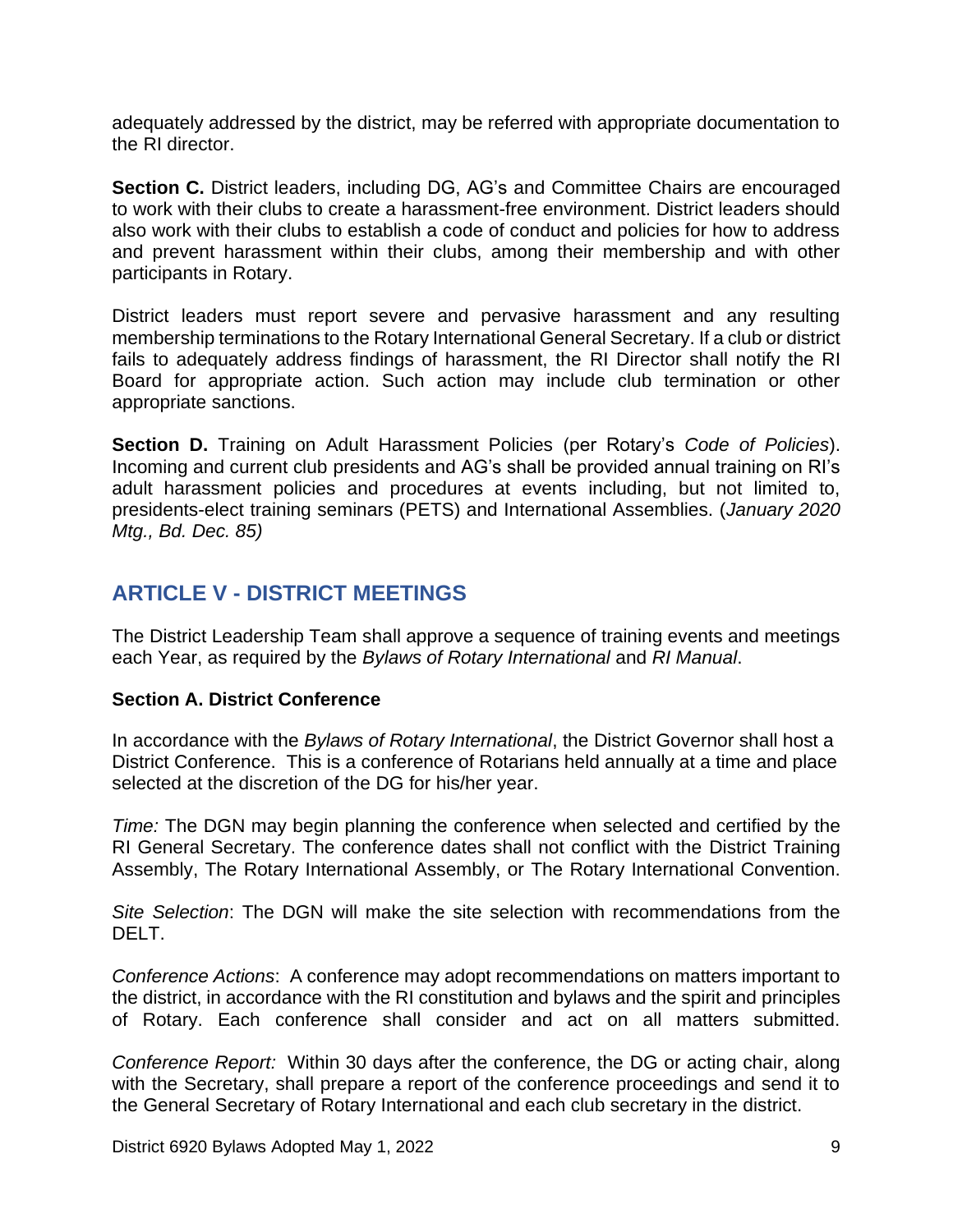## **Section B. Presidents Elect Training Seminar**

In accordance with the *Bylaws of Rotary International*, a District (or multi-district) PETS shall be held annually, preferably in February or March, to orient and train incoming club presidents in the district, as determined by the DGE. The DGE shall plan, conduct, direct, and supervise the PETS

**Subsection 1.** Attendance is mandatory for Presidents-Elect. The DGE has the authority to waive attendance when club presidents serve two consecutive years.

**Subsection 2.** District 6920 may partner with other districts in Georgia in hosting PETS subject to the governing documents of Peach State Multidistrict PETS.

**Subsection 3.** The program is designed to provide club level leadership by: (a) emphasizing the theme announced by the RI President-Elect: (b) describing new and continuing programs of RI and TRF: (c) planning club and district programs and activities for the succeeding year; (d) motivating club presidents-elect to develop their leadership roles; and (e) informing club presidents elect about the operational activities of the district.

**Subsection 4**. Participants attending PETS, in addition to the DGE and Club Presidents-Elect, should include the DG, DGN, DGND, the AG's, District Executive Secretary, and the District Trainer.

**Subsection 5.** The DGE shall utilize the DTR and other members of the district leadership team in preparing for PETS.

## **Section C. District Training Assembly**

In accordance with the *Bylaws of Rotary International*, a District (or multi-district) training assembly shall be held annually (prior to July 1), to develop club leaders who have the necessary skills, knowledge, and motivation to: sustain and expand their membership base; implement successful projects that address the needs of their communities and communities in other countries; and support TRF through both program participation and financial contributions.

The DGE shall plan, conduct, direct, and supervise the District Training Assembly. Those specifically invited shall include incoming club presidents and club leaders.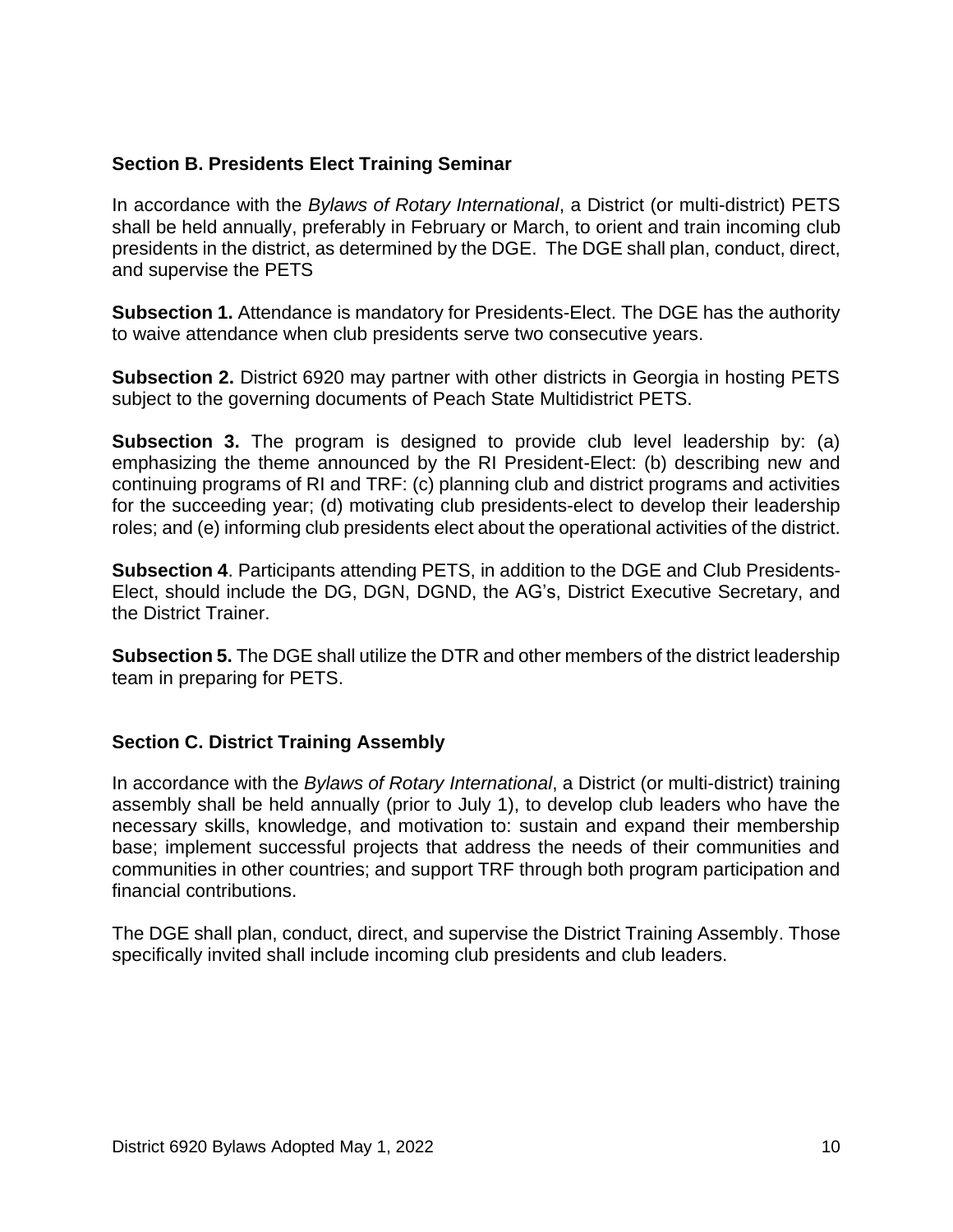# **ARTICLE VI - DISTRICT FINANCES**

## **Section A: District Funds**

The District shall maintain a District Operating Account and District Reserve Account. The District Operating Account shall be financed by Clubs through a mandatory per capita levy on their members, for the purposes of financing District operations, sponsored projects, if any, and the administration and development of Rotary in the District. Part of the account may be restricted as to its source of income and the purpose(s) for which those funds may be spent. The District Reserve Account should strive to maintain a balance of 75% of the annual budget, not to go below \$25,000.

## **Section B: District Budget**

The DGE should distribute his or her proposed budget to the incoming club presidents no fewer than 30 days in advance of the President Elect Training Seminar (PETS). In the proposed budget, anticipated total expenses shall not exceed total anticipated revenue. The levy and budget shall be approved by the affirmative vote of a majority of the incoming club presidents present and voting at the President Elect Training Seminar (PETS) immediately preceding the Rotary Year for which the budget is adopted.

The District shall not borrow funds for current expenses if repayment of such funds is to take place during a subsequent Rotary Year unless the individual(s) who will be DG during the proposed year(s) of repayment consent. Any borrowing must be approved by the DELT.

## **Section C: Dues Payments**

One-half of each Club's annual dues payment shall be paid to the District by July 31, based on the number of active members reported as of July 1; and the second half of the Club's annual dues payment shall be paid by January 31, based on the number of active members reported as of January 1.

## **Section D: District Designated Fund**

The District Designated Fund (DDF) involves funds contributed by District members to The Rotary Foundation's (TRF's) Annual Fund. DDF funds are managed by the DRFC who is the District's representative to the TRF. The DRFC, shall manage and, after approval by the DG, direct disbursement of all DDF funds; oversee the District's Grant Management Training Program so the district can be Qualified to receive TRF Grants Funds annually; and provide DDF financials to the DELT upon request. Grant requests must be in compliance with the District 6920 approved procedures.

## **Section E: District 6920 TRF Grant Funds**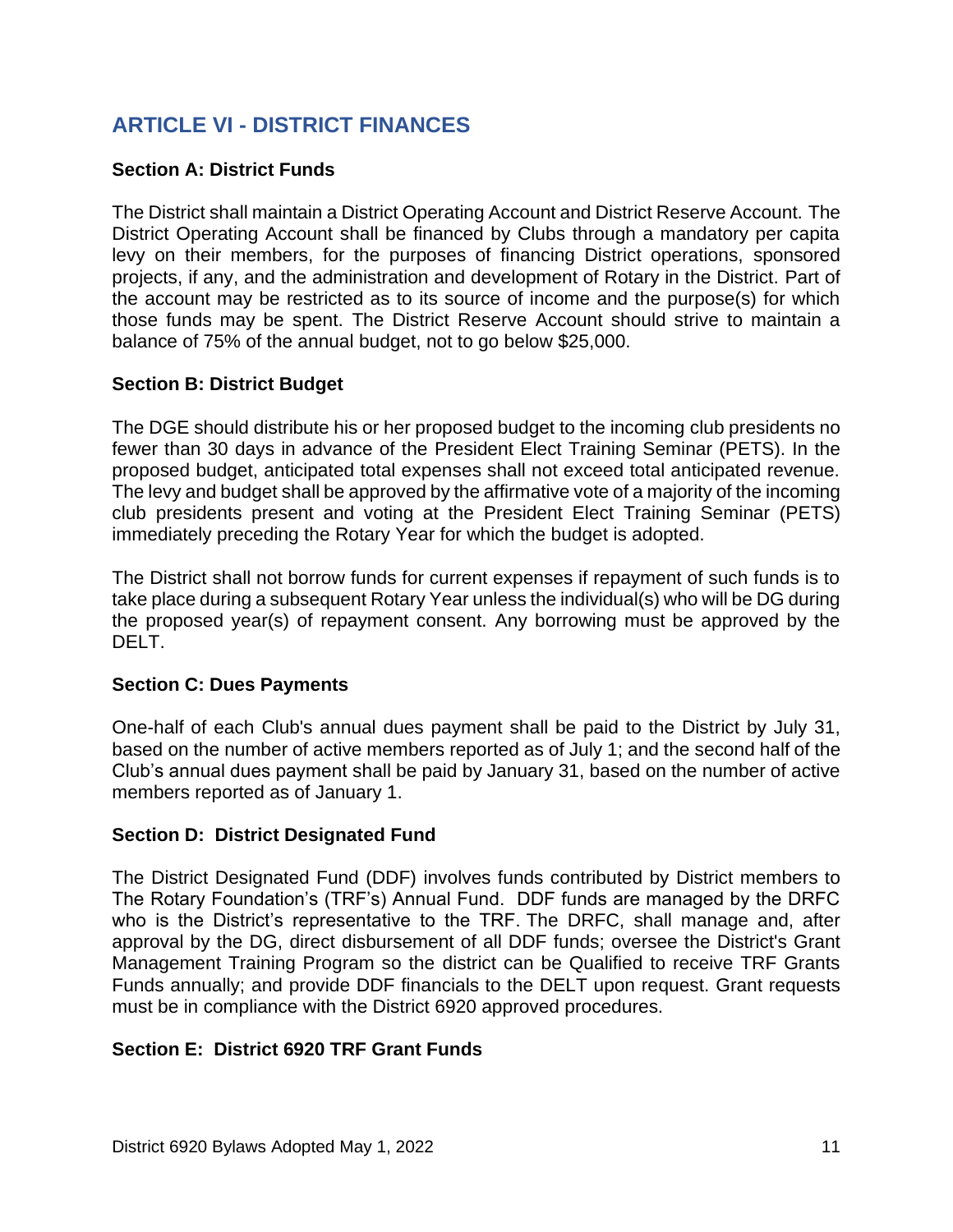In order to receive TRF grant funds, the District must have a dedicated, district-controlled bank account that is used solely for receiving and disbursing TRF grant funds. The District Foundation Committee shall establish a separate District account for TRF grant funds. The Account may not be an investment account, and all monies on deposit in the Account shall be used solely for eligible, approved grant activities, or returned to TRF. The District Treasurer shall be the primary signatory. The district must maintain a written financial plan for transferring custody in the event of a change in leadership.

## **Section F: Rotary District 6920 Foundation, Inc.**

The District maintains the Rotary District 6920 Foundation, Inc., a separate organization incorporated under the laws of the State of Georgia and registered as a tax-exempt organization under Section 501(c)(3) of the Internal Revenue Code. The Foundation, which has its own bylaws, was formed to help District Clubs with no Section 501(c)(3) organization of their own through which to accept and disburse charitable contributions. The Rotary District 6920 Foundation, Inc. is available to District Clubs to deposit monies from qualifying fundraising activities and charitable contributions, and to issue checks for expenses and to fund charitable and educational activities. The District shall report the status of the Foundation, including income and expenditures, to the membership at least once a year.

## **Section G: Finance Committee**

This committee is comprised of the same members as the DELT. This committee supervises District funds and shall review, study, and plan for the financial administration of the District and its programs and projects.

# **ARTICLE VII** - **GOVERNOR SELECTION PROCESS**

## **Section A. Selection of a District Governor**

**Subsection 1:** The DGND of the District shall be selected by a Governor Selection Committee (GSC) in accordance with the procedures set forth in this Article VII. The procedures shall be consistent with the *Bylaws of Rotary International*, Article 12 - Nominations and Elections for Governors.

**Subsection 2:** The GSC shall be charged with selecting a DGND to serve as DG for the Rotary year beginning on July 1 of the third calendar year following the Rotary year in which the person is selected.

**Subsection 3:** The GSC shall consist of seven (7) members, each of whom shall be appointed in the manner provided in Section B of this Article VII. Each member will be from different Rotary Clubs in the District. They shall be three (3) past District Governors, one of whom shall serve as Chair, and four (4) past Club presidents.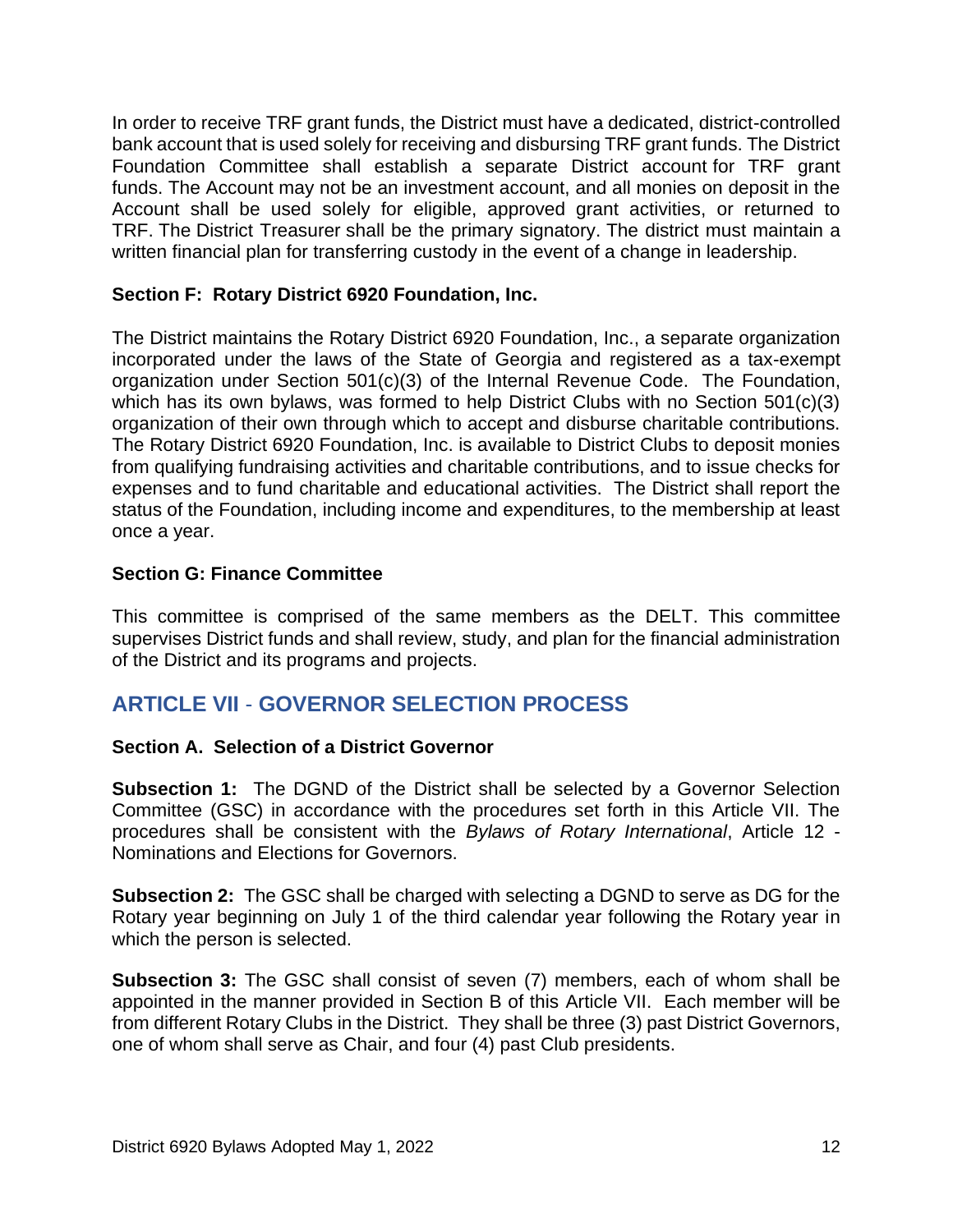## **Section B. Appointment of Selection Committee**

**Subsection 1:** The DG shall appoint the IPDG, willing and able to serve, as the Chair of the GSC. The GSC Chair shall facilitate the meeting(s) of the GSC, and shall have full rights to participate in the selection deliberations, but vote only if necessary, to break a tie.

**Subsection 2:** The two (2) additional PDGs, who served immediately prior to the IPDG, who are able and willing to serve, will serve as members of the GSC, with full rights to participate in GSC deliberations and to vote. The role of these additional PDGs is to educate and enlighten the members of the GSC as to the role of DG.

**Subsection 3:** The GSC Chair, with the DELT's approval, shall divide the District into four geographic areas with a comparable number of members, labeled A through D, no later than August 31. The GSC Chair shall select four AGs, each of whom shall represent one of the four geographic areas.

**Subsection 4:** The four AG representatives of the geographic areas shall convene a meeting of the club presidents within their respective areas, no later than September 15, to review nominations for the GSC, and elect one member and one alternate to serve on the GSC. Each of these members shall be a past club president and may not have served as a DG. The alternate shall serve in the event the elected member is unable to serve. The GSC Chair shall provide to each member and alternate a copy of the provisions of this Article VII, and a copy of the relevant sections of the *RI Manual* relating to the status, qualifications, duties, and code of ethics relating to the position of DG.

**Subsection 5:** No member of a candidate's club shall sit as a member of the GSC. No member of the GSC may resign to become a candidate for the position of DG, except as approved by the DELT.

**Subsection 6:** Past presidents shall not serve on the GSC for more than one consecutive year.

## **Section C. Nomination Process**

**Subsection 1:** The GSC Chair shall notify the club presidents by September 15 that nominations for the position of DG are open. Such notification shall include the application form that a nominee must complete and the requirements the nominee must meet, which shall include:

- a) A copy of the resolution to be signed by the club secretary stating that the nominee has received the endorsement of a majority of the active members of his or her Club at a meeting where it was known to the members, in advance, that a vote to endorse the nominee would occur.
- b) The required number of printed or electronic copies for all documents; and
- c) Any additional application requirements.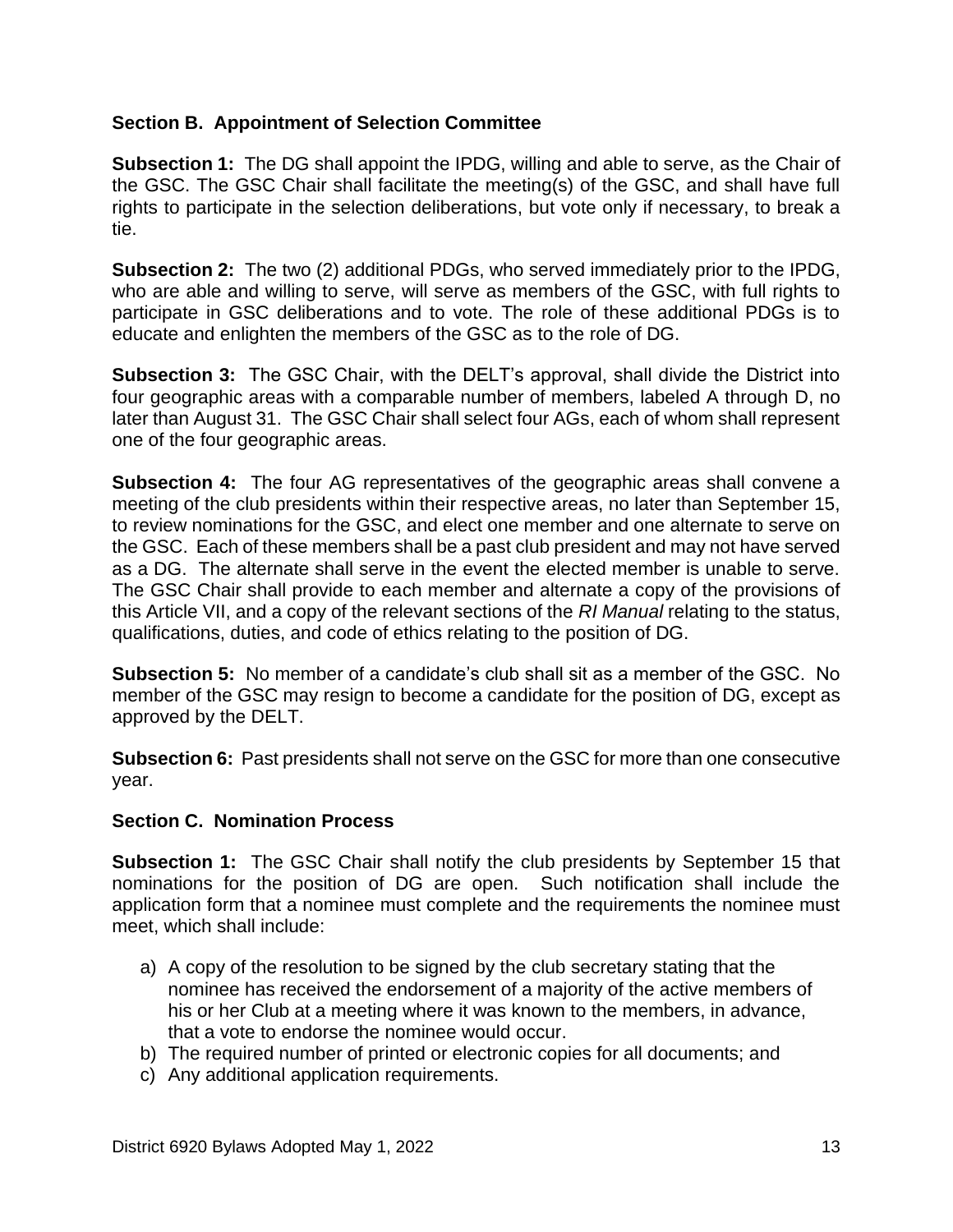**Subsection 2:** In addition to the enumerated qualifications found in Article 12 of the *Bylaws of Rotary International*, a nominee shall possess other qualifications, such as chairing a District Committee; serving as a District AG; or serving as the coordinator of a District-sponsored project.

**Subsection 3:** All completed nomination packages shall be submitted by the club's secretary, either electronically or by mail, to the DES by close of business, which is 5:00 pm (EST), on November 15. Any exception to this date and time shall be approved by the DG.

## **Section D. Selection Process**

**Subsection 1:** The GSC shall review all nominations and interview those nominees who meet the criteria for DG and select a nominee by no later than November 30. Interviews of all candidates shall take place in person (face-to-face) or virtually, as necessary.

**Subsection 2:** If, after the interviews, the GSC decides not to select any of the candidates for office of District Governor, then the following procedure shall apply:

- a) The GSC shall meet and list the best qualified Rotarians in Clubs who meet the qualifications for DG.
- b) The GSC Chair shall immediately contact those listed to ascertain whether they shall accept the office of DG, if selected.
- c) The GSC shall then interview those who have indicated a willingness to serve and, from this group, select a nominee for DG.
- d) The interviews and selection shall take place on or before February 1.

**Subsection 3:** No nominee shall be selected without having received four votes of the GSC. All GSC members shall be present for a vote to be held. If no candidate receives the required number of votes, then the GSC shall re-open discussion of the candidates and re-vote as they deem necessary until a qualified candidate is chosen. If no decision can be reach then alternative selection methods (club ballot or District Conference vote) shall be used, as outlined in Article 12 of the *Bylaws of Rotary International.*

**Subsection 4:** If a nominee is selected by November 30, the GSC Chair shall notify the DG and the DES within one business day of the adjournment of the GSC. The DG shall publish to the District's Clubs the name and club of the nominee within three business days from receipt of the notice from the GSC Chair. Publication of the announcement consists of written notice from the DG by letter, e-mail, or fax to the Clubs in the District. Clubs shall have fourteen (14) business days from the date of receipt of such publication to challenge the selection of the nominee. If no challenge is received within that fourteen (14) business-day period, the DG shall declare the nominee to be the DGND and shall certify the name of the DGND to the General Secretary of Rotary International within ten (10) business days after such nominee has been declared the DGND.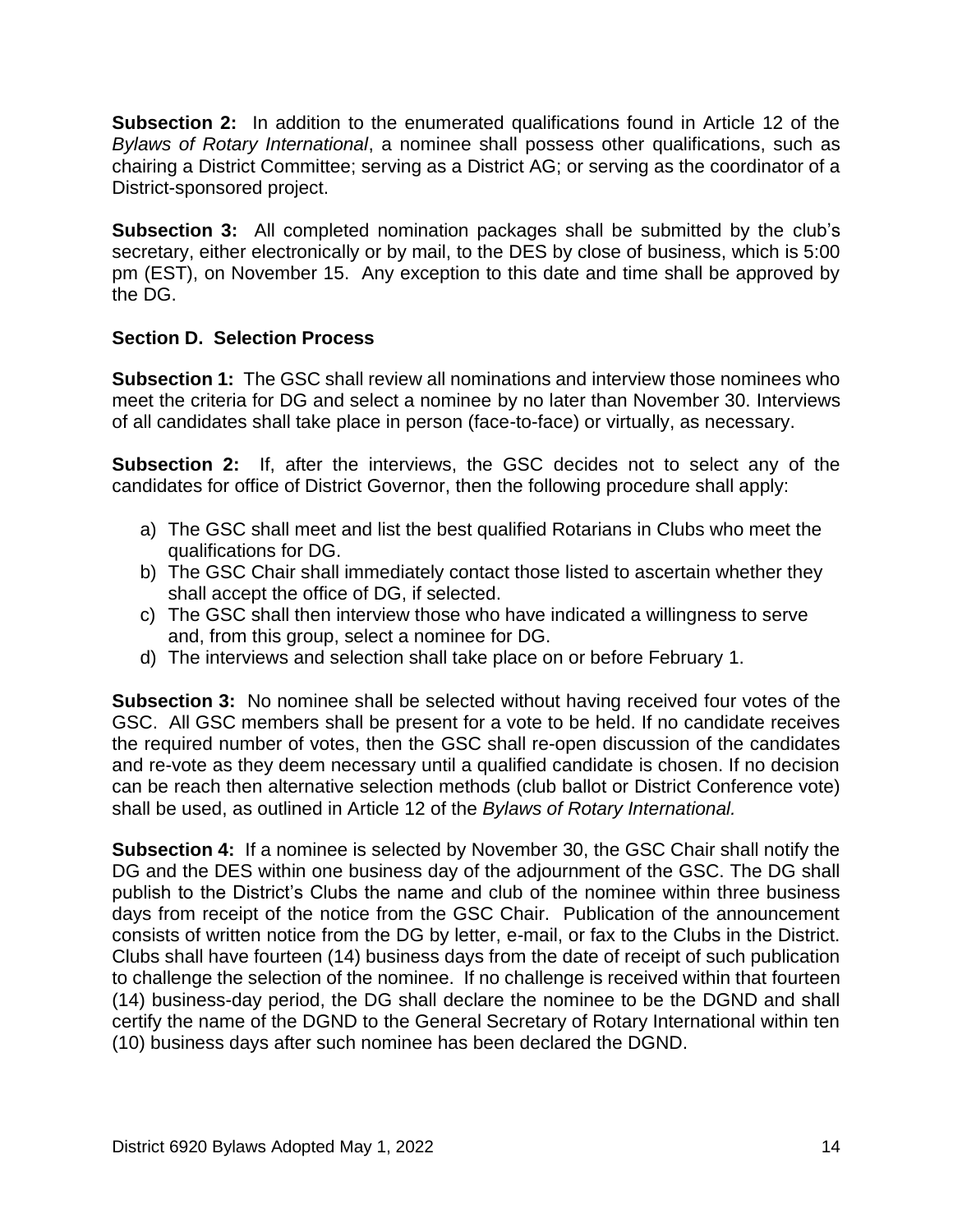## **Section E. Challenging Candidates**

If a defeated candidate wishes to challenge the selection of the candidate for DGND, as proposed by the GSC, procedures delineated in *Bylaws of Rotary International,* Article 12 shall apply.

If two or more nominees were under consideration, the selection may be appealed if ten (10) percent of the Clubs (rounded up to the next whole number) notify the DG within fourteen (14) business days of the publication referred to in Subsection 3, above, of their objection to the person selected. If there is no appeal, the GSC's nominee shall be designated as the DGN as of July 1 of the subsequent Rotary Year.

# **ARTICLE VIII – DISTRICT SPONSORED PROJECTS**

Any Club may submit local, District-wide, or international projects to the DGE and/or the DGN, as applicable, for consideration as a District Sponsored Project. The DGE may designate a qualified project as a District Sponsored Project to take place during his/her year as DG.

The DG is under no obligation to continue or designate any project as a District Sponsored Project, regardless of how worthy the sponsor may deem a project to be. Further, projects that will carry over into the following Rotary year may not be designated as a District Sponsored Project unless approved in advance by the DGE, and, if applicable, the DGN.

If, for unforeseen reasons, a project carries over to the following Rotary year, the originating Club must understand that it might not be approved by the DG for that Rotary year, and therefore, must have a plan in place to continue the project absent District funding or to complete the project.

A project may not be considered a District Sponsored Project if it violates the District Conflict of Interest Policy.

# **ARTICLE IX - DISTRICT RECORDS AND THEIR RETENTION**

The District shall keep correct and complete books and records of accounts and documentation of District transactions. The outgoing DG and Treasurer shall pass on to his or her successors all information, including all relevant records, no later than 30 days after the end of the Rotary Year.

The District shall maintain a record retention policy for the purpose of preserving and destroying the District's records, as appropriate, including corporate documents; accounting, tax, banking, and other financial records; insurance records; committee meeting minutes; press releases and public filings; legal files; and contracts. The District shall maintain records consistent with the requirements of federal and state law, and good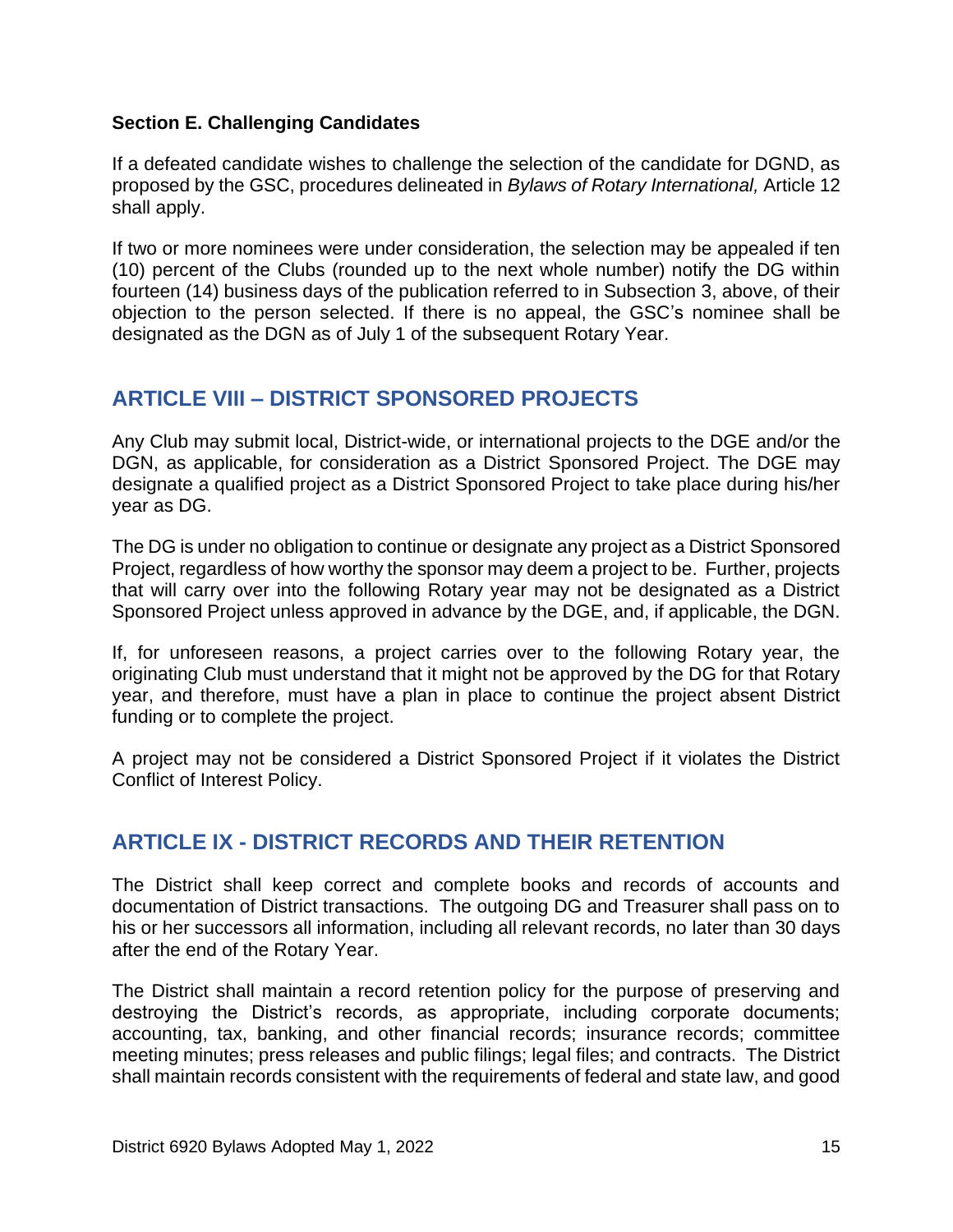business practices. The record retention policy shall specify the means of disclosure of District records.

# **ARTICLE X - REPRESENTATIVE ON COUNCIL ON LEGISLATION**

#### **Section A. Qualifications**

The District Representative to the Council on Legislation (COL) and an alternate shall be a 6920 PDG. If no candidates that meet the criteria are willing and able, the current DG may be considered, with the exception approved by RI.

#### **Section B. Election**

Candidates for District Representative to the COL shall (i) be nominated by The College of Governors (COG) (ii) and receive the majority of votes at the business session of the District Conference prior to the start of their three-year position.

# **ARTICLE XI - ZONE NOMINATING COMMITTEE FOR RI DIRECTOR**

#### **Section A. Eligibility and Selection**

The representative to the Zone Director Nominating Committee shall be nominated by the current DG with the approval of the DELT.

Candidates must be a PDG within the District at the time of selection. The representative must have attended two Rotary Zone Institutes and one Rotary International Conference in the three years prior to serving on the Committee. The selected member serves for a one-year period. No Rotarian who has served twice as a representative shall be eligible to serve again.

## **ARTICLE XII** - **AMENDMENTS**

Bylaw amendments shall be proposed and considered during the annual business session of the District Conference or at a legislative meeting. The DGN, with concurrence of the DG and DGE, shall manage the amendment process.

## **Section A. Proposed Amendment Eligibility**

Amendments to these Bylaws may be proposed by the DG, DGE or by any Rotary Club in good standing. Each proposed amendment shall be submitted separately. All properly submitted proposals shall be considered at the business session of the District Conference or a legislative meeting that immediately follows the deadline date for the proper submission of the proposal.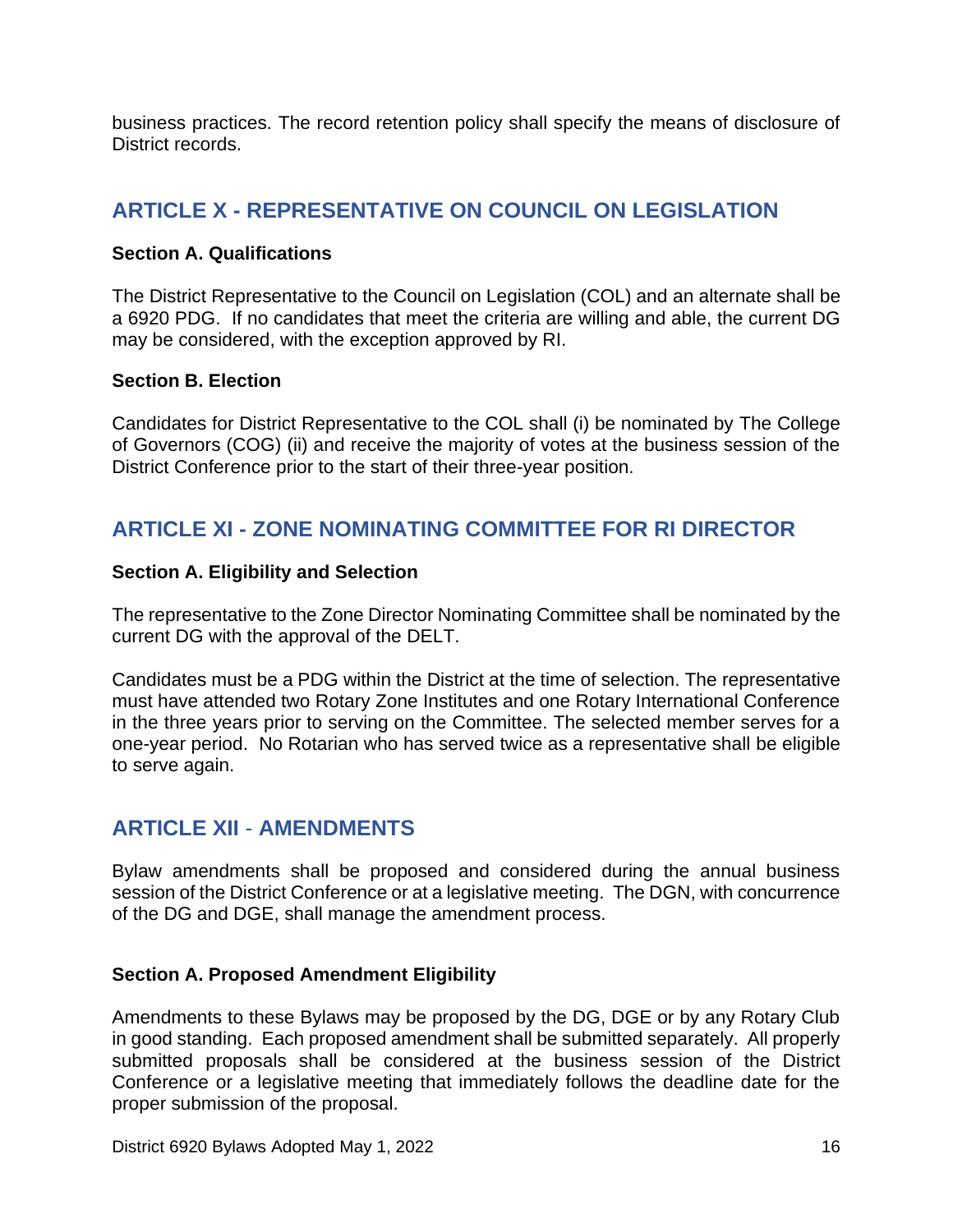## **Section B. Procedure for Proposing Amendments by DG or DGE**

**Subsection 1:** Amendments proposed by the DG or DGE shall: (1) be signed by the DG, if proposer, or by both the DG and DGE if the latter is the proposer; (2) reference the Article and Section (if applicable) of the bylaw to be amended; (3) set forth the current wording of the Bylaw; (4) the proposed new wording or deletion; and (5) the Article and Section (if applicable) as written with the new wording or deletion. If the subject matter of the amendment is not covered in the Bylaws, the submission shall indicate where the proposed wording should be inserted.

**Subsection 2:** A short narrative, not to exceed 200 words, giving the reason for the amendment, including the problem to be corrected or anticipated, and its impact on Clubs and/or the District shall accompany all amendments.

**Subsection 3:** All amendments, plus supporting documents, shall be submitted to, and received by the DGE or DGN no later than 45 days prior to the opening day of the next District Conference. The DGE or DGN shall organize them for presentation at the business session of the upcoming District Conference or legislative meeting and forward the amendments and the documents to the DG.

## **Section C. Procedure for Proposing Amendments by Clubs**

**Subsection 1:** Amendments proposed by Clubs shall: (1) be signed by both the president and secretary of the club; (2) reference the Article and Section (if applicable) of the bylaw to be amended; (3) set forth the current wording of the bylaw and, (4) the proposed new wording or deletion; and (5) the Article and Section (if applicable) as written with the new wording or deletion. If the subject matter of the amendment is not covered in the Bylaws, the submission shall indicate where the proposed wording should be inserted.

**Subsection 2:** Subsections 2 and 3 of Section B above shall apply to club-proposed amendments.

## **Section D. Notification and Voting**

**Subsection 1:** The DG shall forward all amendments that have met the criteria set forth in Sections A, B, and C, above to every club president in the district for receipt no later than 30 days prior to the opening day of the next District Conference or legislative meeting, with an appropriate cover letter explaining the procedure for amending these Bylaws. Said letter shall include the following statement, prominently displayed, when amendments proposed by the DG or DGE are to be considered:

*"The following amendments have been proposed by the District Governor (or District Governor Elect)":* 

**Subsection 2:** If a proposed amendment is received by the DGE in a timely manner but is deficient in its form or is not accompanied by the required supporting documents, the proposed amendment shall be returned to the Club with an indication of the deficiencies,